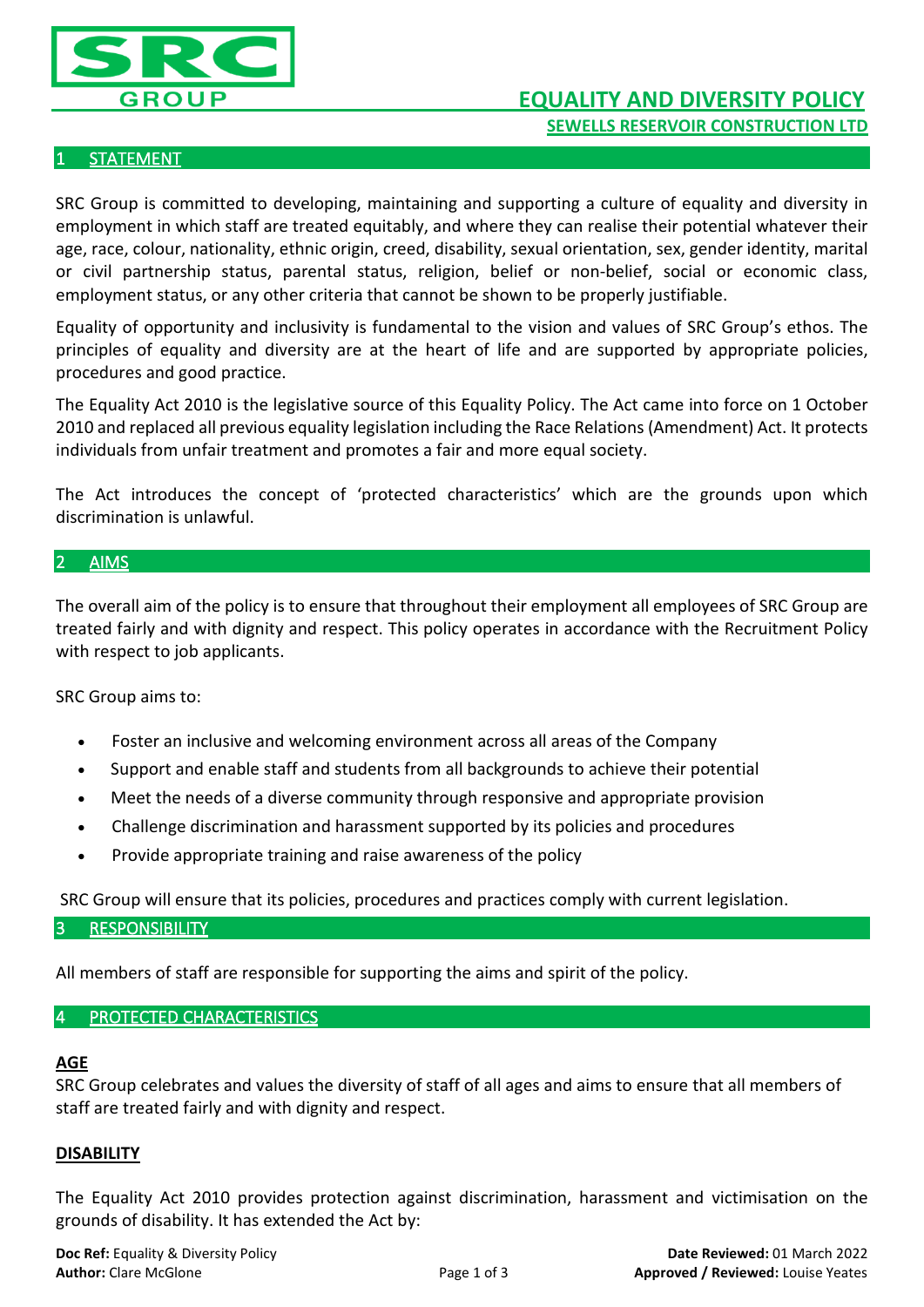

# **EQUALITY AND DIVERSITY POLICY SEWELLS RESERVOIR CONSTRUCTION LTD**

- Extending the definition to include indirect discrimination for people with a disability.
- A new protection for discrimination arising from disability has been introduced
- The duty to make reasonable adjustments for disabled people has been extended to when a disabled person experiences a 'substantial disadvantage'. The previous duty applied when it was 'impossible or unreasonably difficult for a disabled person to work, study or use a service'.
- The definition of disability is extended to cover people who have had a disability in the pas[t](http://www.ecu.ac.uk/publications/equality-act-2010-key-actions-for-the-october-provisions)
- Limitation on the use of health-related questions during staff recruitment and selection.

## **GENDER REASSIGNMENT**

SRC Group celebrates and values the diversity of its staff and aims to ensure that all transgender members of staff are treated fairly and with dignity and respect.

## **MARRIAGE AND CIVIL PARTNERSHIP**

SRC Group aims to ensure that all members of staff are treated fairly and with dignity and respect whether they are married, in a civil partnership or single.

## **PREGNANCY AND MATERNITY**

We aim to provide an environment where members of staff are supported and treated fairly and with dignity and respect during pregnancy and maternity and while breastfeeding.

# **RACE**

Race is one of the protected characteristics. It is unlawful for a person to discriminate on racial grounds against another person. Under the Equality Act, and where mentioned in this policy, race includes colour, nationality and ethnic or national origins.

#### **RELIGION AND BELIEF AND NON-BELIEF**

SRC Group values the diversity brought by its individual members and aims to create an environment where staff members with a religious belief or none are treated fairly and with dignity and respect.

# **SEX (GENDER)**

The Equality Act 2010 makes it unlawful for an employer to discriminate against employees because of their sex. Sex discrimination against men is just as unlawful as sex discrimination against women. Also, it is unlawful for a woman to discriminate against another woman because of her sex, and for a man to discriminate against another man because of his sex.

SRC Group aims to ensure that all individuals do not face discrimination on grounds of their gender and in order to do so the company will:

- Eliminate unlawful discrimination and harassment
- Promote equality of opportunity between men and women.